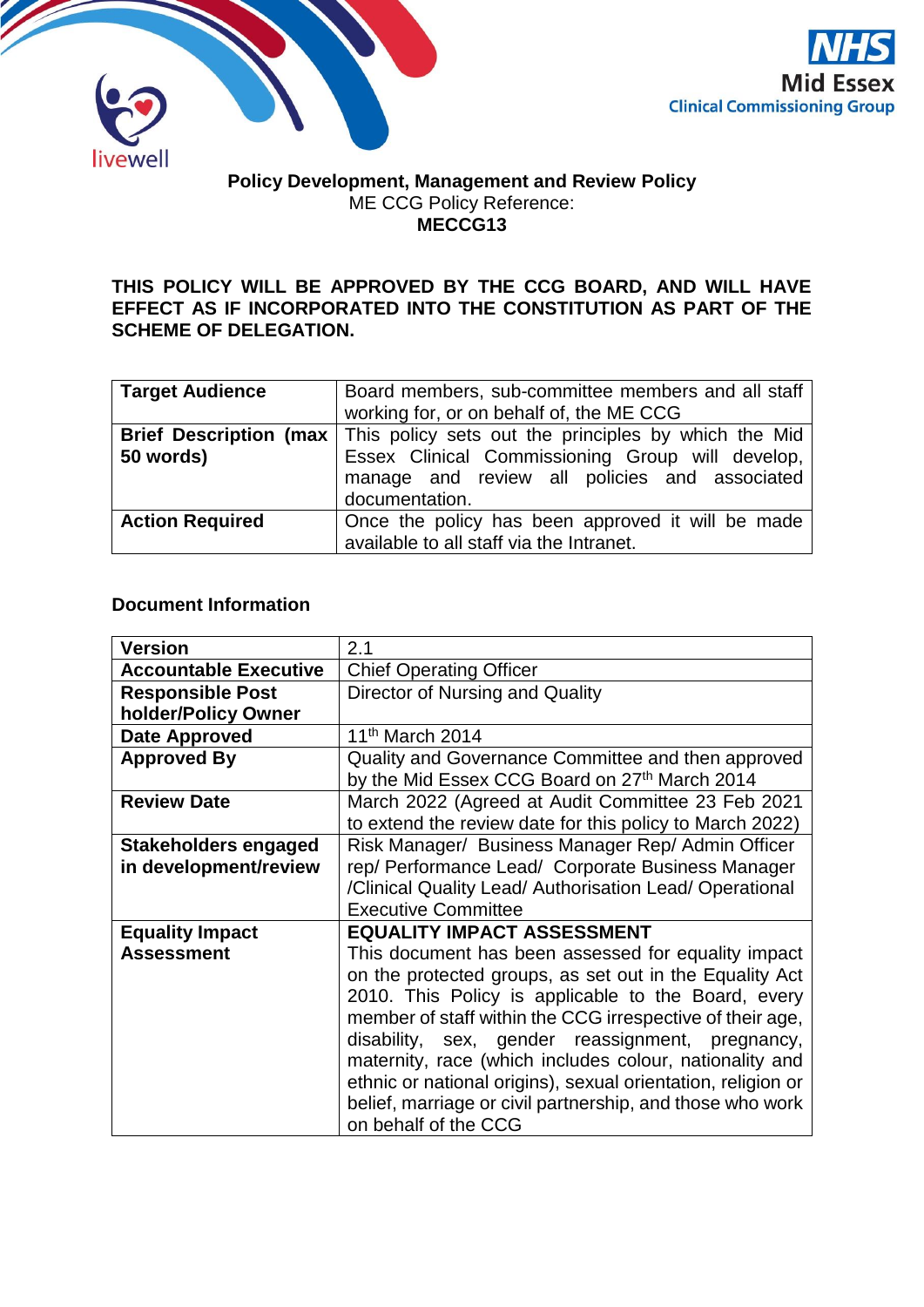## **Amendment History**

| <b>Version</b> | <b>Date</b>      | <b>Reviewer Name(s)</b>                                                          | <b>Comments</b>                                                                                                             |
|----------------|------------------|----------------------------------------------------------------------------------|-----------------------------------------------------------------------------------------------------------------------------|
| 1.0            | <b>July 2013</b> | Governance and Corporate<br>Team, CE CSU                                         | Escalation process updated<br>within Policy Statement 4<br>(Item 7 page 10)                                                 |
| 1.1            | February<br>2014 | Governance and Corporate<br>Team, CE CSU on behalf of<br>the Director of Nursing | Policy updated in line with<br>planned review to produce<br>version 2.                                                      |
| 2.0            | April 2014       | Governance and Corporate<br>Team, CE CSU on behalf of<br>the Director of Nursing | Policy amended to incorporate<br>comments from the Quality<br>and Governance Committee.<br>Version number changed to<br>2.1 |

#### **This policy progresses the following Authorisation Domains and Equality Delivery System (tick all relevant boxes).**

| <b>Clear and Credible Plan</b>        | <b>Collaborative Arrangements</b>        |  |
|---------------------------------------|------------------------------------------|--|
| <b>Clinical Focus and Added Value</b> | Engagement with<br>Patients/Communities  |  |
| Commissioning processes               | $x$   Leadership Capacity and Capability |  |
| <b>Equality Delivery System</b>       | $x$ NHS Constitution ref                 |  |

## **Glossary**

| Term                | <b>Definition</b> |                                         |     |              |
|---------------------|-------------------|-----------------------------------------|-----|--------------|
| <b>Accountable</b>  | <b>CCG</b>        | Executive accountable                   | for | development, |
| <b>Executive</b>    |                   | implementation and review of the policy |     |              |
| <b>Policy Owner</b> |                   | Post holder responsible for             | the | development, |
|                     |                   | implementation and review of the policy |     |              |
| <b>Document</b>     |                   | These are provided in Section 1         |     |              |
| definitions         |                   |                                         |     |              |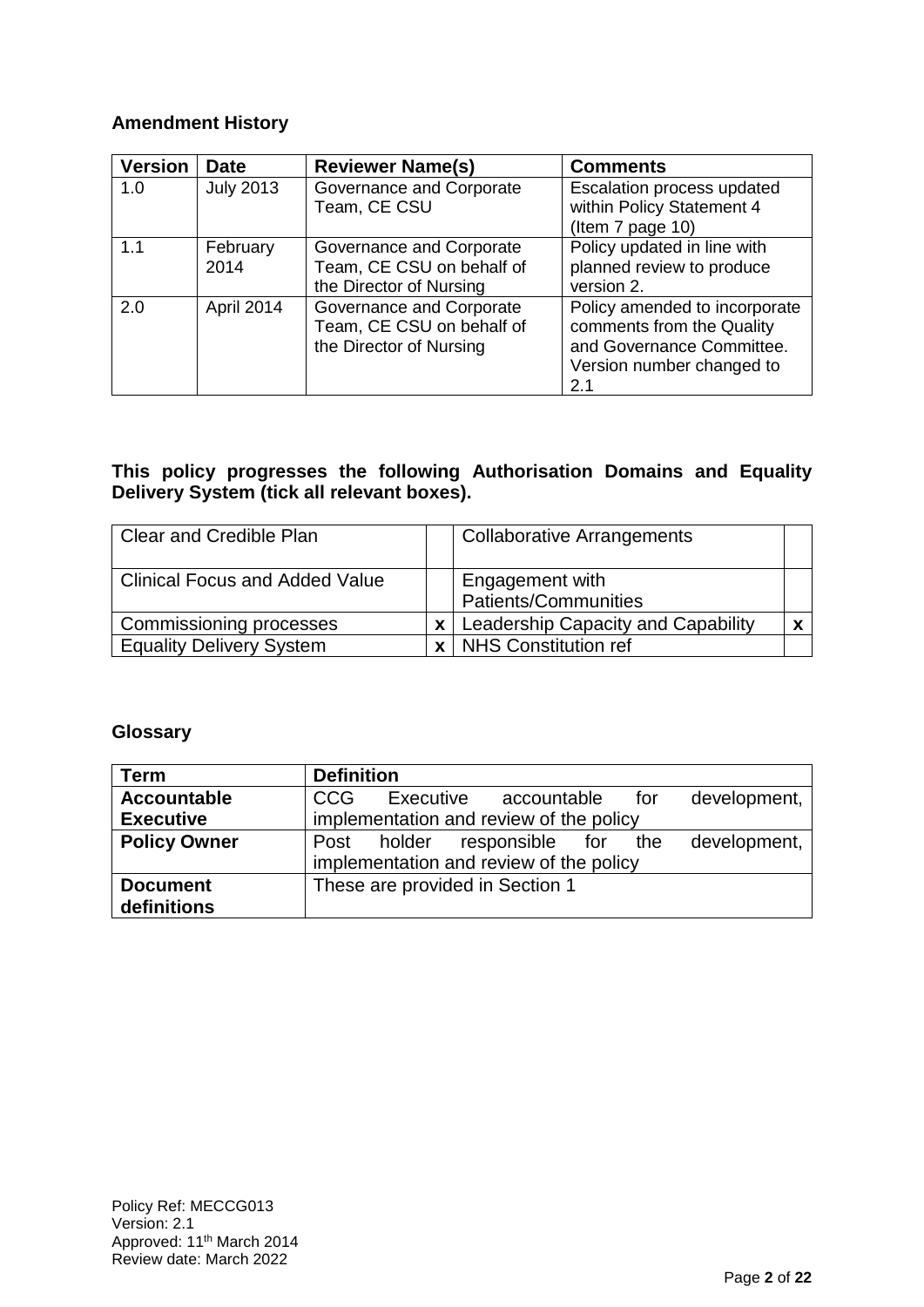# **CONTENT PAGE**

| <b>Item</b>     | <b>Section</b>                                                                      | Page<br>number |
|-----------------|-------------------------------------------------------------------------------------|----------------|
| 1               | Legal Basis of ME CCG Policies & Terminology                                        | 5              |
| $\overline{2}$  | Board Reservation of & Scheme of Delegation for Policy<br>Approval                  | 7              |
| 3               | Role of Board Sub-committees, Accountable Executives<br>& Policy Owners             | 9              |
| 4               | <b>Duties of Policy Owners</b>                                                      | 10             |
| 5               | <b>Engagement in the Review Process</b>                                             | 12             |
| $6\phantom{1}6$ | Policies within the CCG's Core Business                                             | 13             |
| 7               | Policy Repository, Access & Archiving: Role of Corporate<br><b>Business Manager</b> | 14             |
| 8               | Defining Procedures Subsidiary to Policies                                          | 15             |
| 9               | Managing Policy Implementation & Training and Auditing<br><b>Policies</b>           | 16             |
| 10              | <b>ME CCG Format for Policies</b>                                                   | 17             |
| 11              | Implementation and Training Plan                                                    | 18             |
| 12              | <b>Audit Plan</b>                                                                   | 19             |
|                 | <b>Appendices:</b>                                                                  |                |
|                 | <b>Policy Front Sheet</b><br>A                                                      | 18             |
|                 | <b>Policy Approval Checklist</b><br>B                                               | 20             |
|                 | C<br>Implementation & Training Plan                                                 | 22             |
|                 | <b>Monitoring Statement</b><br>D                                                    | 22             |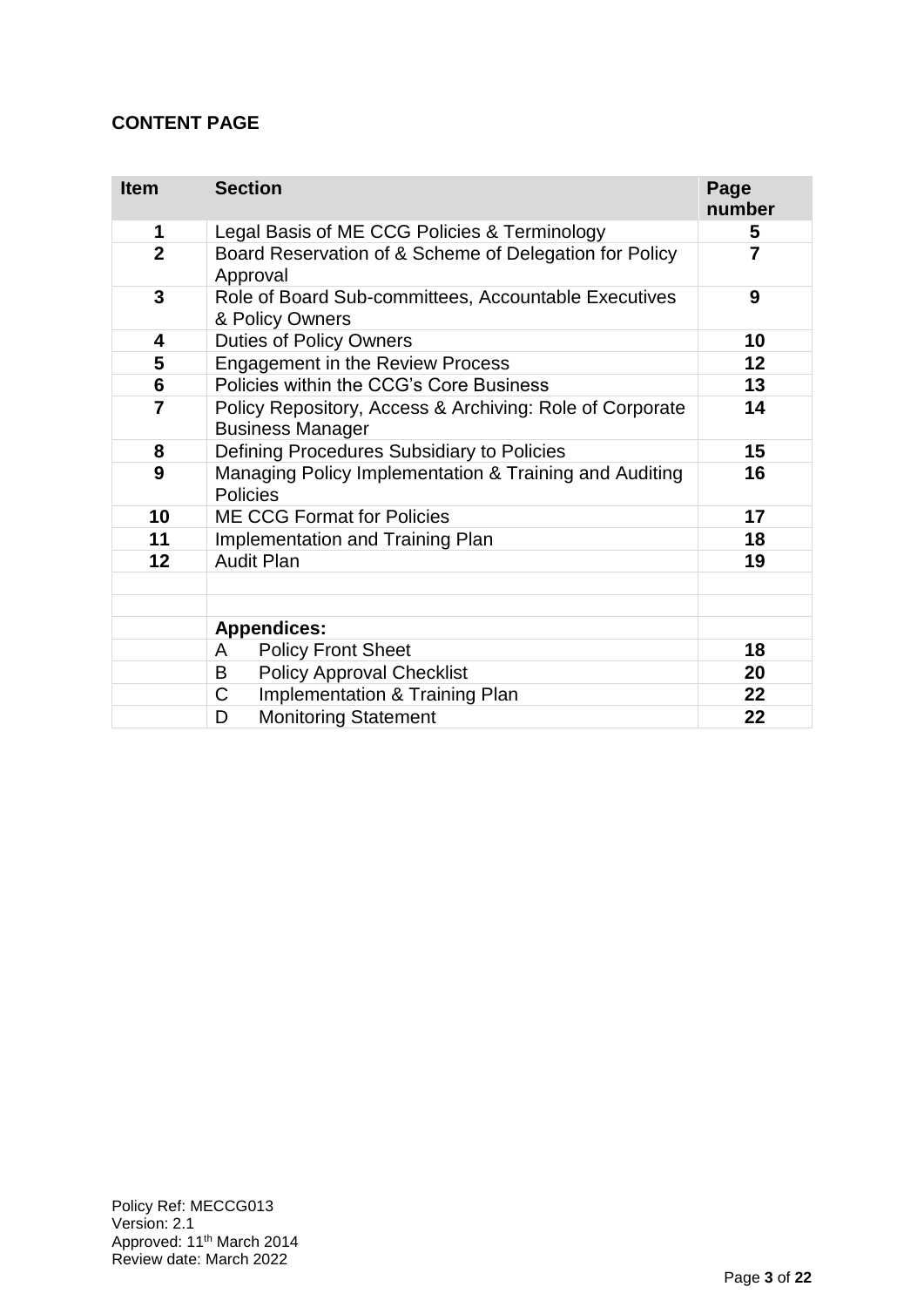## **Policy Overview:**

- 1. ME CCG Board will develop a range of policies to enable it to deliver the functions and duties of the organisation and will clearly define the requirements of policies and other documents.
- 2. ME CCG Board will identify those policies which require governing body approval and establish a scheme of delegation for development and approval of policies.
- 3. Board sub-committees will establish arrangements for allocation, review, management and approval of policies that have been delegated.
- 4. All policies will have a designated owner within the ME CCG.
- 5. Policies will have a clear target audience and will be developed in conjunction with the relevant stakeholders, including patient groups and third party organisations if appropriate.
- 6. Policies will be incorporated into the core business of the ME CCG.
- 7. CCG policies will be accessible to all interested parties and only held in one place.
- 8. Procedures for the delivery of the policy will be clearly identified as such and either signposted within the body of the policy or attached as an appendix or hyperlink.
- 9. Policies will have a clear and costed implementation plan attached as an appendix together with an appendix detailing the proposed audit arrangements.
- 10.Policies will be drafted in a standardised format.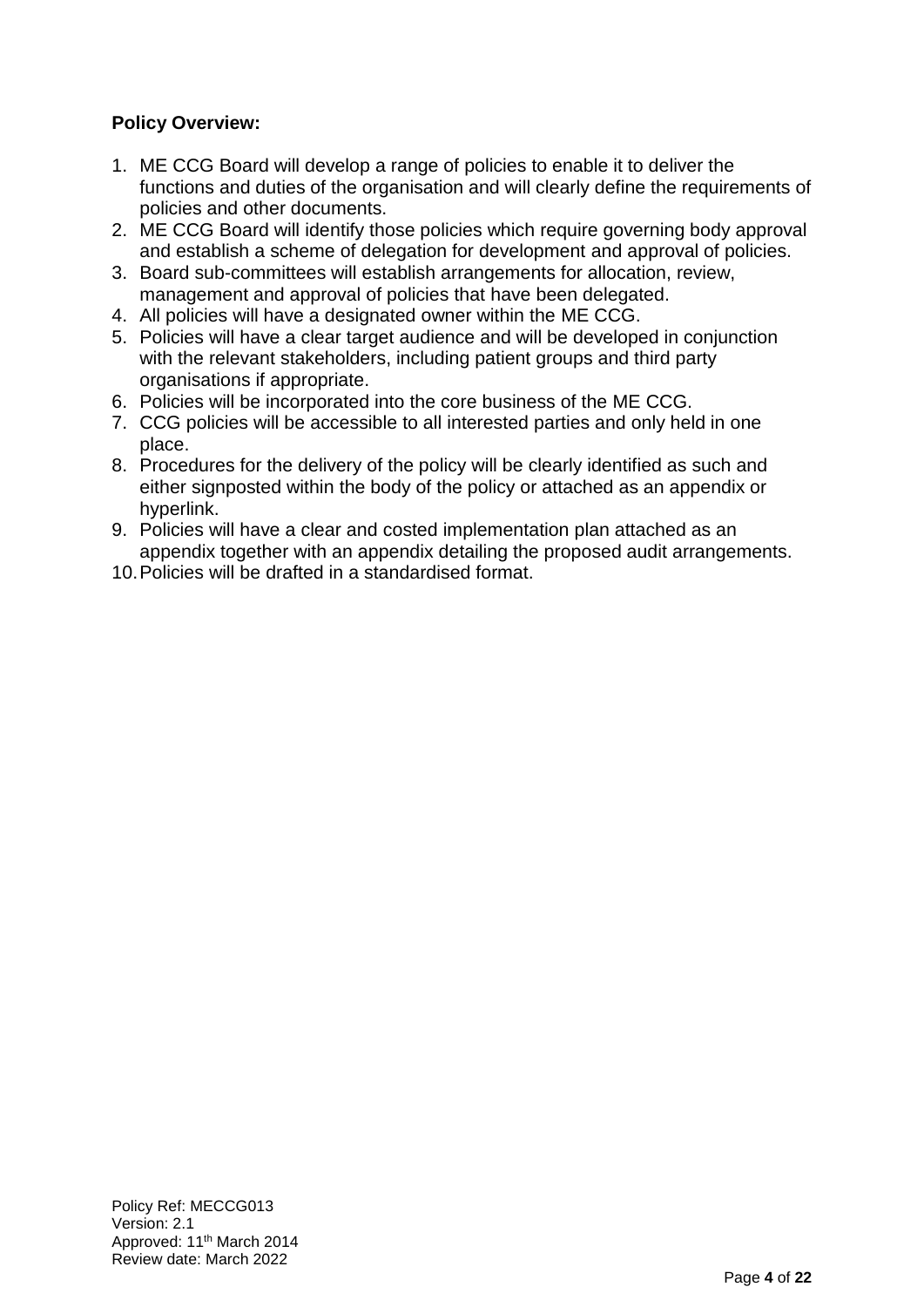#### **POLICY STATEMENT 1: THE BOARD WILL DEVELOP A RANGE OF POLICIES TO ENABLE IT TO DELIVER THE FUNCTIONS AND DUTIES OF THE ORGANISATION AND WILL CLEARLY DEFINE THE REQUIREMENTS OF POLICIES AND OTHER DOCUMENTS**

1. The Mid Essex Clinical Commissioning Group (ME CCG) has defined its high level functions in the Constitution that it has adopted. Section 5.1 of the Constitution (version 2.7) states

*The Board will from time to time agree and approve Policy statements/ procedures which will apply to all or specific groups of staff employed by the group. The decisions to approve such policies and procedures will be recorded in an appropriate Board minute and will be deemed where appropriate to be an integral part of the group's Standing Orders and Standing Financial Instructions.*

- 2. In developing policies the ME CCG Board will take into account
	- Primary legislation Health and Social Care Act 2012; The Equality Act 2010
	- Secondary guidance The Functions of Commissioning Groups *(DH, Gateway ref 17005, June 2012);* and
	- Formal guidance  $-$  not applicable for this policy
- 3. New or fully revised policies will be commissioned either by the ME CCG Board or by the relevant ME CCG Sub-committee, as set out in the schedule of delegation within this policy at Section 2 and must be submitted for approval by the ME CCG Board.
- 4. The ME CCG Board and employees will adopt the standard definitions of documents across the organisation
	- **A 'policy'** is a comprehensive statement that sets out the ME CCG position and governing principles with regard to a specific area of work. A 'policy' must be followed by all staff, and is enforceable by management. It may include instructions that must be followed, or prohibit certain behaviour. No member is authorised to deviate from Trust policy in all but the most extreme circumstances. Deviation from a particular procedure within a policy can occur and such circumstances are described in the paragraph below.
- Policy Ref: MECCG013 • **A 'procedure'** is a recommended way of working for staff to follow, usually based on evidence of good practice. Procedures are contained within policy documents, usually as an appendix. A member of staff may depart from a 'procedure' only where they; 1) feel it is an inappropriate procedure to follow in the particular and usually extraordinary circumstances they face AND 2) can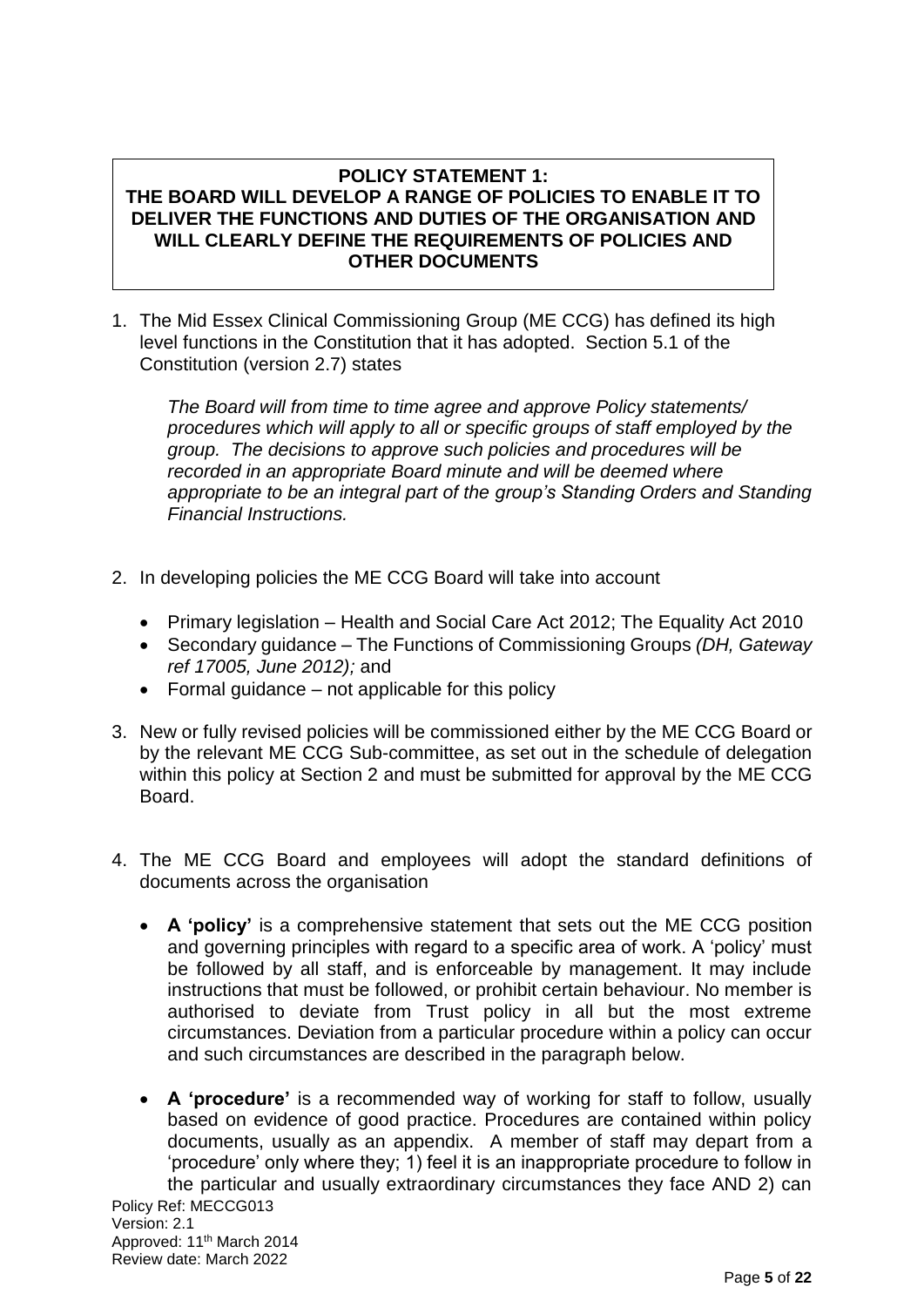provide and record documentary evidence to show that the procedure is not appropriate, or that an alternative approach should be taken AND 3) have authority to depart from that procedure by management approval through a formal variation request to the Accountable Executive.

- **A 'strategy'** sets out a plan of action to meet specific goals. Strategies will usually be developed to support and implement long term or organisational goals, and will be approved by the ME CCG Board
- A **'guideline'** is a document which details rules or principals that provides guidance for practitioners and others in their clinical or managerial decision making. It allows choices to be made about how standards are achieved and about appropriate actions or behaviour in a given circumstance. Documentation to support the reasons for variance from the guideline would need to be completed and supported by evidence.
- 5. This glossary of terminology is not universal and other agencies may use different terminologies. For example, the word "protocol" is in wide use within the NHS, both in terms of clinical procedure & inter-agency agreement. Similarly, the word "policy" has been widely used within NHS organisations and often applied to matters that are (within this terminology) "procedures".

For the purposes of ME CCG policy development, management & review, a protocol will be regarded as a type of procedure.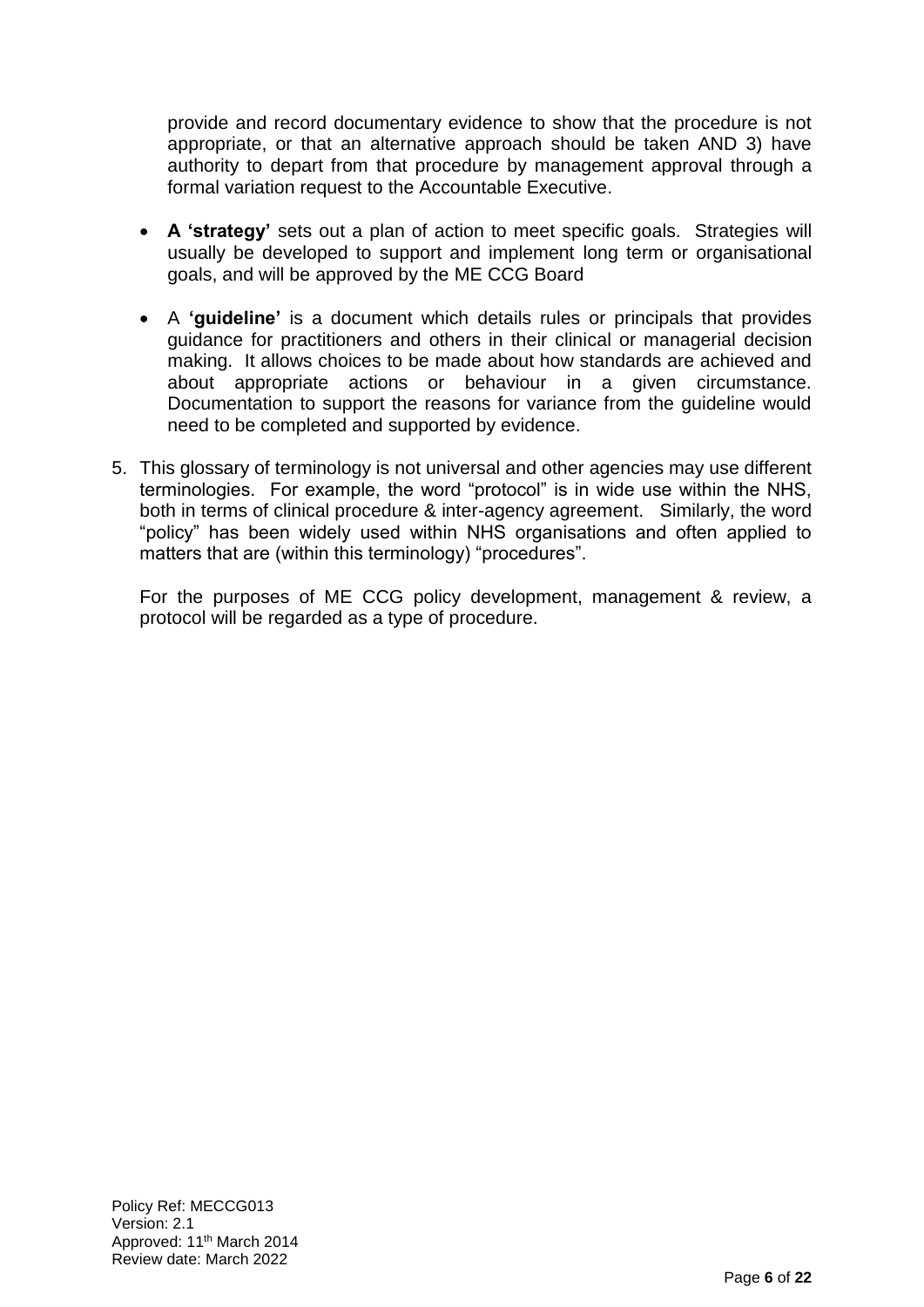#### **POLICY STATEMENT 2: THE ME CCG BOARD WILL IDENTIFY THOSE POLICIES WHICH REQUIRE GOVERNING BODY APPROVAL AND ESTABLISH A SCHEME OF DELEGATION FOR DEVELOPMENT AND APPROVAL OF POLICIES**

- 1. Prime Financial Policies will be approved :
	- by the Board and
	- and have effect as if incorporated into the Constitution
- 2. Policies relating to procurement will:
	- Be commissioned by the Finance and Performance Committee.
	- Be reviewed by the Audit Committee and
	- approved by the Board and
	- Have effect as if incorporated into the CCG Constitution.
- 3. Financial procedures and any subsequent amendments will be:
	- commissioned by the Finance and Performance Committee and
	- reviewed and approved by the Audit Committee
- 4. Policies relating to Risk Management will be:
	- commissioned by the Operational Executive and
	- reviewed by the Transformation and Delivery Committee and
	- approved by the Board
- 5. Human Resource Policies applying to all groups of staff will be:
	- commissioned by the Operational Executive and
	- approved by the Board.
- 6. Policies which involved substantial external consultation or which are likely to attract media attention will be approved by the Board
- 7. The responsibility for policy review will be delegated to a ME CCG Board Subcommittee as in the schedule below. The Sub-committee will have the delegated power to review and make recommendations to the Board for adoption the policy. During the transition period and first year of operation of the ME CCG, that recommendation should determine whether the approval of any further revision of the policy can be delegated to the sub-committee.

| Sub-committee      | (Abbreviations<br><b>Policy</b><br>delegated<br>Area         | shown<br>for |  |  |  |
|--------------------|--------------------------------------------------------------|--------------|--|--|--|
|                    | referencing)                                                 |              |  |  |  |
| <b>Operational</b> | All policies associated with:                                |              |  |  |  |
| <b>Executive</b>   | Human Resources (HR);                                        |              |  |  |  |
|                    | Emergency Planning (EP);                                     |              |  |  |  |
|                    | Risk Management (RM);                                        |              |  |  |  |
|                    | Communications (Comm) (including media and website)          |              |  |  |  |
|                    | Corporate Governance (CG) (including Business Continuity and |              |  |  |  |
|                    | Legal Framework)                                             |              |  |  |  |
| Quality            | All policies associated with:                                |              |  |  |  |
|                    | Safeguarding (SG);                                           |              |  |  |  |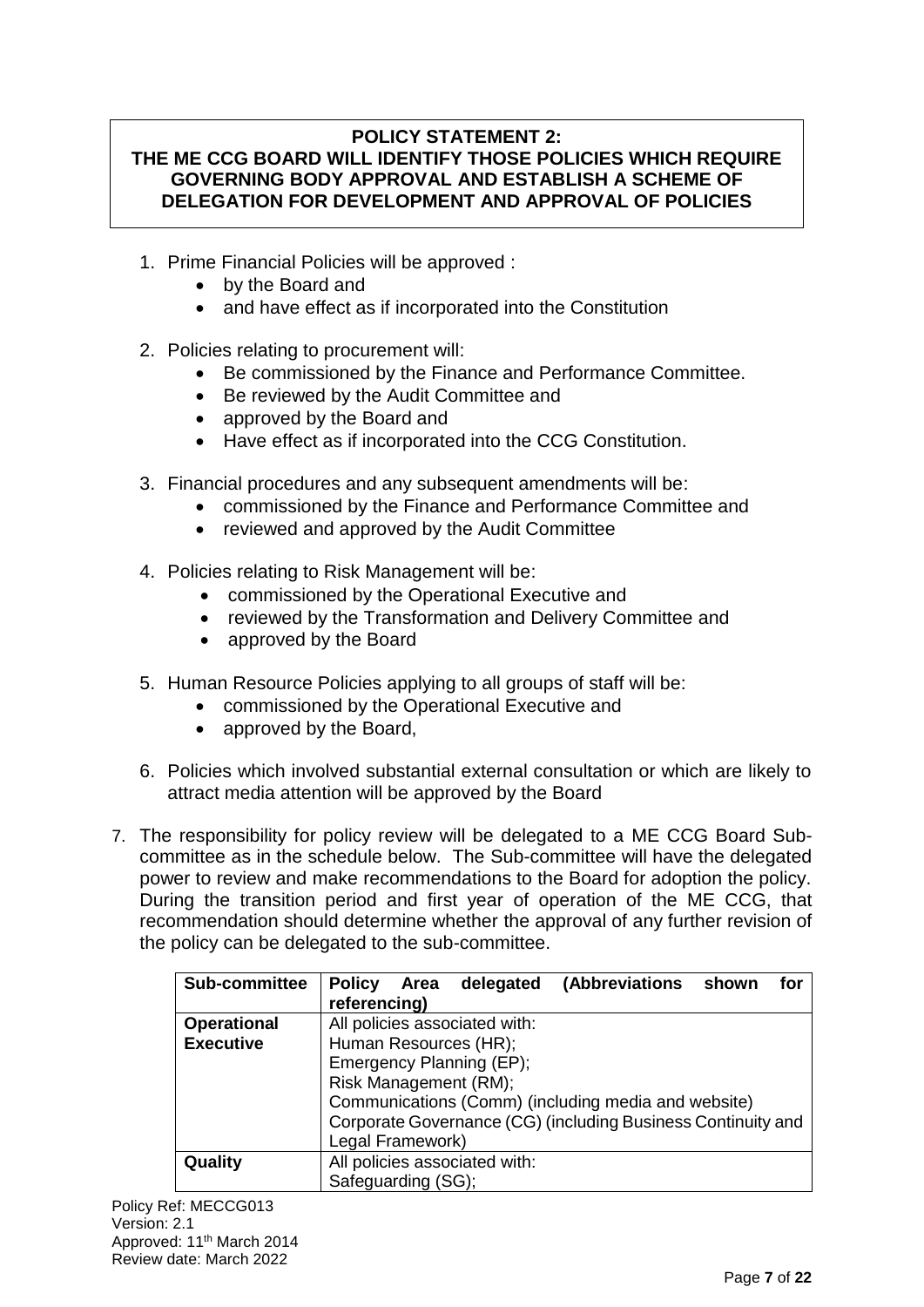|                       | Information Governance (IG);                                  |  |  |  |
|-----------------------|---------------------------------------------------------------|--|--|--|
|                       | Health and Safety and associated secondary legislation (H&S); |  |  |  |
|                       | <b>Complaints and PALS;</b>                                   |  |  |  |
|                       | Patient Safety (PS) (including incident reporting)            |  |  |  |
| <b>Audit</b>          | All policies associated with:                                 |  |  |  |
|                       | Financial transactions or accounting processes; (FIN)         |  |  |  |
|                       | Procurement (inc Competition Disputes) (Proc)                 |  |  |  |
|                       | Claims Policy;                                                |  |  |  |
|                       | <b>Standards of Business Conduct;</b>                         |  |  |  |
| <b>Transformation</b> | Clinical Priorities Policy (including Service Restrictions);  |  |  |  |
| and Delivery          | Patient Engagement Strategy and Policy; Sustainable           |  |  |  |
|                       | <b>Development Policy;</b>                                    |  |  |  |

8. In discharging its responsibilities, the ME CCG Operational Executive Committee will adopt a "portfolio" approach in which individual executives lead on and are accountable for policy areas. In terms of policy development, management & review these portfolios are summarised below:

| <b>Executive</b> | Policy area for which they are accountable              |
|------------------|---------------------------------------------------------|
| Accountable      | Health & Safety                                         |
| Officer          |                                                         |
| Chief            | <b>Policy Development and Review</b>                    |
| Operating        | <b>Corporate Governance</b>                             |
| Officer          | <b>Emergency Planning &amp; Business Continuity</b>     |
|                  | Sustainable Development                                 |
|                  | Human Resources                                         |
|                  | <b>IM&amp;T</b> and Information Governance              |
| Chief            | Financial Management & Accounting                       |
| Financial        | <b>Risk Management</b>                                  |
| Officer          | <b>Security Management</b>                              |
|                  | Procurement                                             |
|                  | <b>Provider Performance</b>                             |
| Assistant        | Safeguarding (children & vulnerable adults)             |
| Director of      | Patient Safety (including Incident Reporting)           |
| Clinical         | Patient Experience (including PPE, PALS and Complaints) |
| Quality/         | <b>Clinical Quality</b>                                 |
| Executive        |                                                         |
| <b>Nurse</b>     |                                                         |
| Medical          | Caldicott Guardianship                                  |
| Director         | Research & Development (RD)                             |
|                  | Education & Training (ET)                               |
|                  | <b>Clinical Engagement</b>                              |

9. A schedule of policies and allocation /review dates will be maintained by the CE CSU Governance and Corporate Team.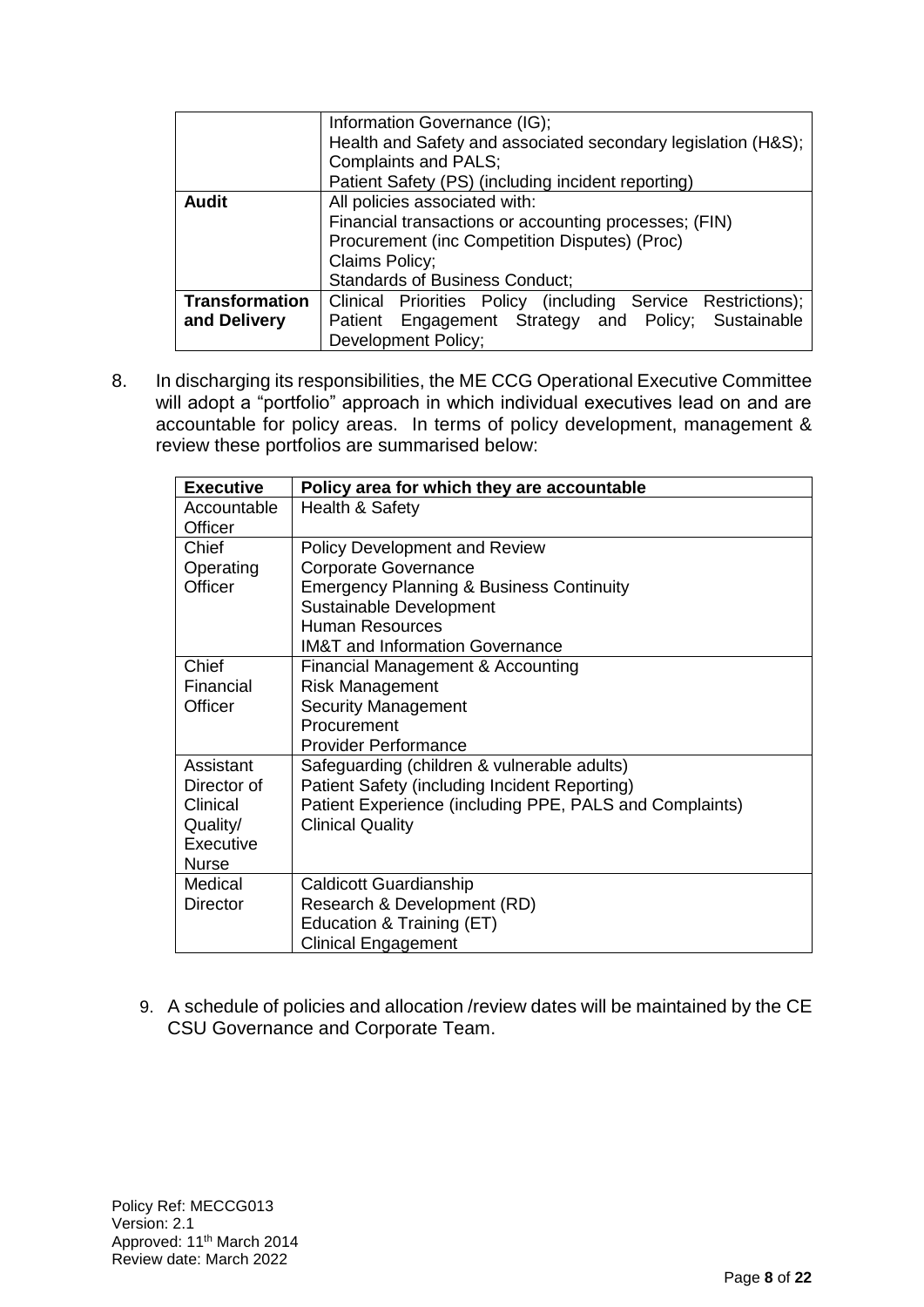#### **POLICY STATEMENT 3: BOARD SUB-COMMITTEES WILL ESTABLISH ARRANGEMENTS FOR ALLOCATION, REVIEW, MANAGEMENT AND APPROVAL OF POLICIES THAT HAVE BEEN DELEGATED**

- 1. The Board Sub-committee chair will maintain a standing agenda item for "Policy Review and Updates", and with the assistance of the Corporate Business Manager, plan agendas to ensure that all policies associated with that committee are reviewed in a timely manner.
- 2. The Accountable Executive will identify an appropriate person as the policy owner. The policy owner will be responsible for the development, implementation and review of the policy and will possess the appropriate competence, experience and authority in order to achieve this.
- 3. The Board Sub-committee will recommend to the Board the review period for each policy associated with that committee.
- 4. The Accountable Executive will advise the policy owner of the appropriate approval process and ensure that the policy is discussed and recorded at a full meeting of the Sub-committee in the presence of the policy owner.
- 5. The Chair of the Board Sub-committee will report the key points of the discussion and recommendations (in an appropriate level of detail) to the ME CCG Board in Part 1.
- 6. The Sub-committee secretary will ensure that the latest approved version of a policy is provided in the required format to the Corporate Business Manager and recorded in the ME CCG central register, under configuration control.
- 7. The Corporate Business Manager will ensure that the document is fully compliant with the ME CCG requirements before being placed on the website.
- 8. Where the policy owner is unable to complete the work of review prior to the expiry date, they will notify both the Chair of the relevant Sub-committee and their line manager (if different.)
- 9. The Accountable Executive will be responsible for reporting this delay to the Operational Executive and the Corporate Business Manager, and proposing to the Sub-committee chair any interim extension to the policy if required.
- 10.Where the policy is delegated to the Operational Executive, then any delay in the review process and the proposal for interim extension must be notified to the Chair of the Board, together with the proposal for managing the delay.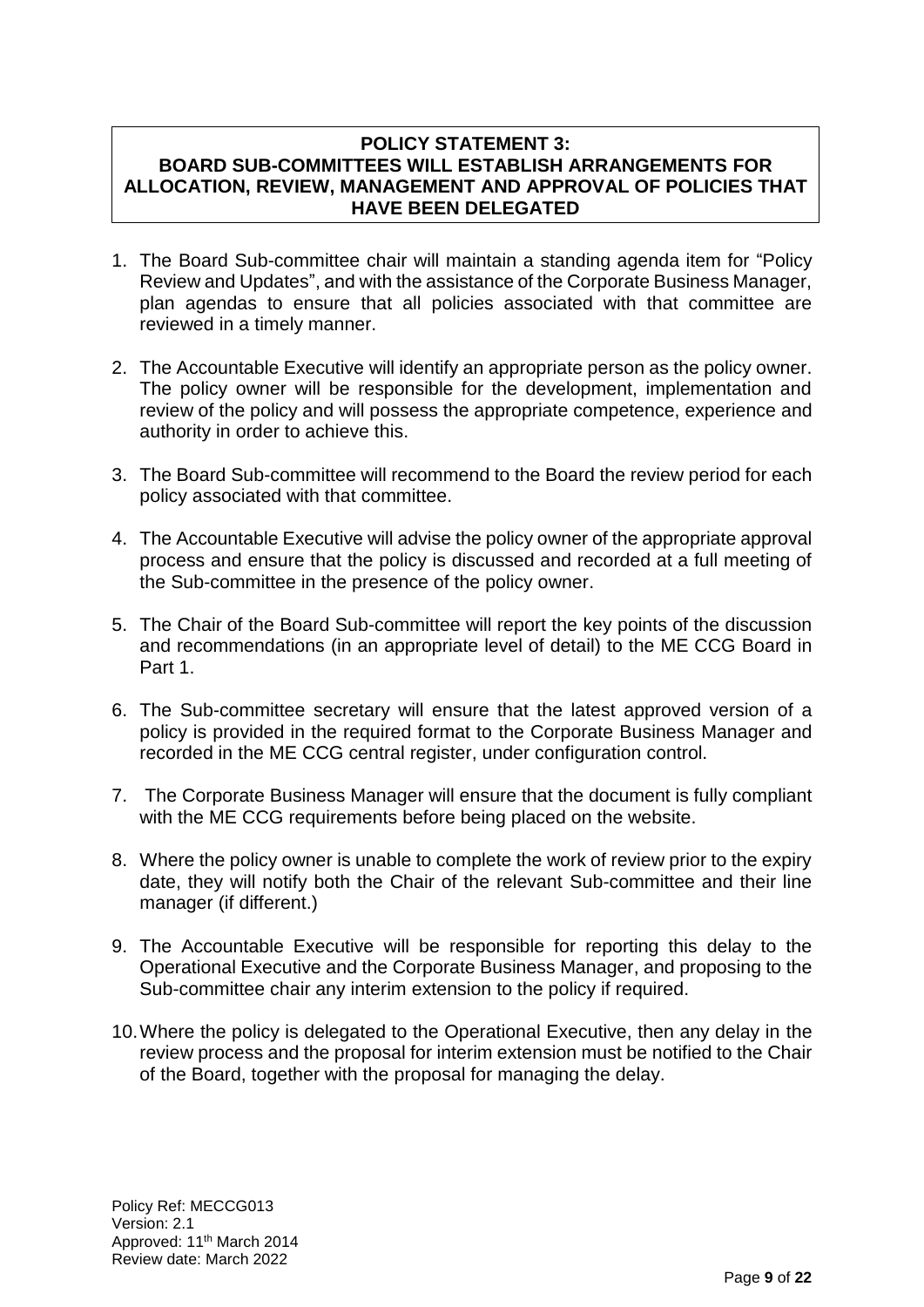# **POLICY STATEMENT 4:**

#### **ALL POLICIES WILL HAVE A DESIGNATED OWNER WITHIN THE CCG**

- 1. The policy owner will be responsible for the drafting and review of the policy, in collaboration with appropriate and knowledgeable members of the ME CCG, ensuring that it is compliant with the law, regulation, guidance or best practice in place from time to time, and accurate and fit for purpose,
- 2. The policy owner will also identify any requirement for change as the result of emerging guidance, policy or legislation.
- 3. The policy owner will identify the target audience for a policy and the stakeholders, including patients, carers and partner organisations that need to be involved in development or review of the policy.
- 4. The policy owner will complete an Equality Impact Assessment and discuss any issues arising with the Accountable Executive and Sub-committee chair before submitting as part of the draft policy for approval
- 5. The policy owner will complete the Policy Approval Checklist and submit with the draft policy for approval;
- 6. The policy owner will complete an Implementation and Training Plan to identify actions that need to be taken, and by whom, to ensure proper awareness and application of the policy. This may include a range of issues such as:
	- o the requirement to incorporate into mandatory training, or team training
	- o the revision of contracts
	- o Changes to current ME CCG practice.
- 7. Two months before a policy is due to be reviewed, the Governance and Corporate Team from the Commissioning Support Unit (CSU) will send a reminder to the Policy Owner that the policy is due for review.

Reminders will be sent out at two weekly intervals and Policy Owners should advise the Governance and Corporate Team of their progress during this two month period. If, three weeks before the policy review date expires, no contact has been made by the Policy Owner, the Governance and Corporate Team will escalate to the Policy Owner's Line Manager, if no response after 7 days from the Line Manager, escalation to the relevant Director, and if no response after a further 7 days from the Director, escalation to the Chief Operating Officer.

If a progress update has been received by the policy owner but the policy owner is unable to commit to their policy being reviewed by the deadline, their Line Manager will be made away of the status of the policy. The policy owner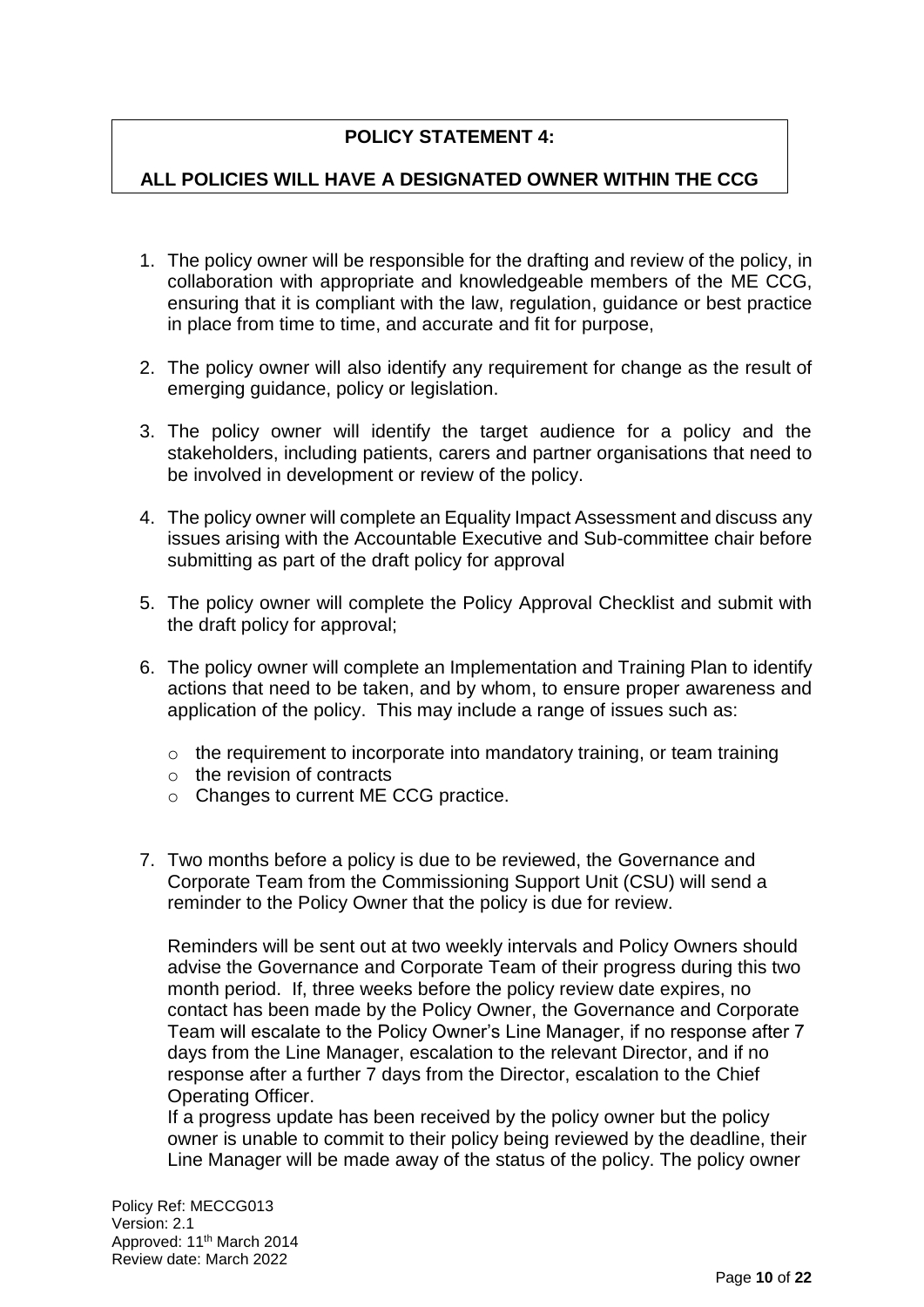must give the Governance and Corporate Team a clear indication of the progress made and when the policy will be reviewed by.

Any policy which has not been reviewed by the due date **will be removed from the Intranet** and the relevant Director and Policy Owner informed. The ME CCGs policies and procedures form the basis of corporate governance and therefore it is essential that they are up to date and meet certain minimum standards. There are both legal and patient safety implications to individuals and the ME CCG if policies and procedures are out of date. It is essential to have up to date and effective policies and procedures, which incorporate current guidelines and best practice.

- 8. Where minor amendments to policy are required, the policy owner will amend the document and notify the Accountable Executive and Sub-committee chair, which may choose to ratify the amendment to the policy. A maximum of three amendments can be made within the life of the policy without a formal review.
- 9. The policy owner will notify the Corporate Business Manager all those whose work is affected by any minor revisions to the policy of the nature of that revision
- 10. Where a policy owner's post is vacant at the point of the review being due, the Accountable Executive will inform the Sub-committee chair and Operational Executive and agree the most appropriate course of action.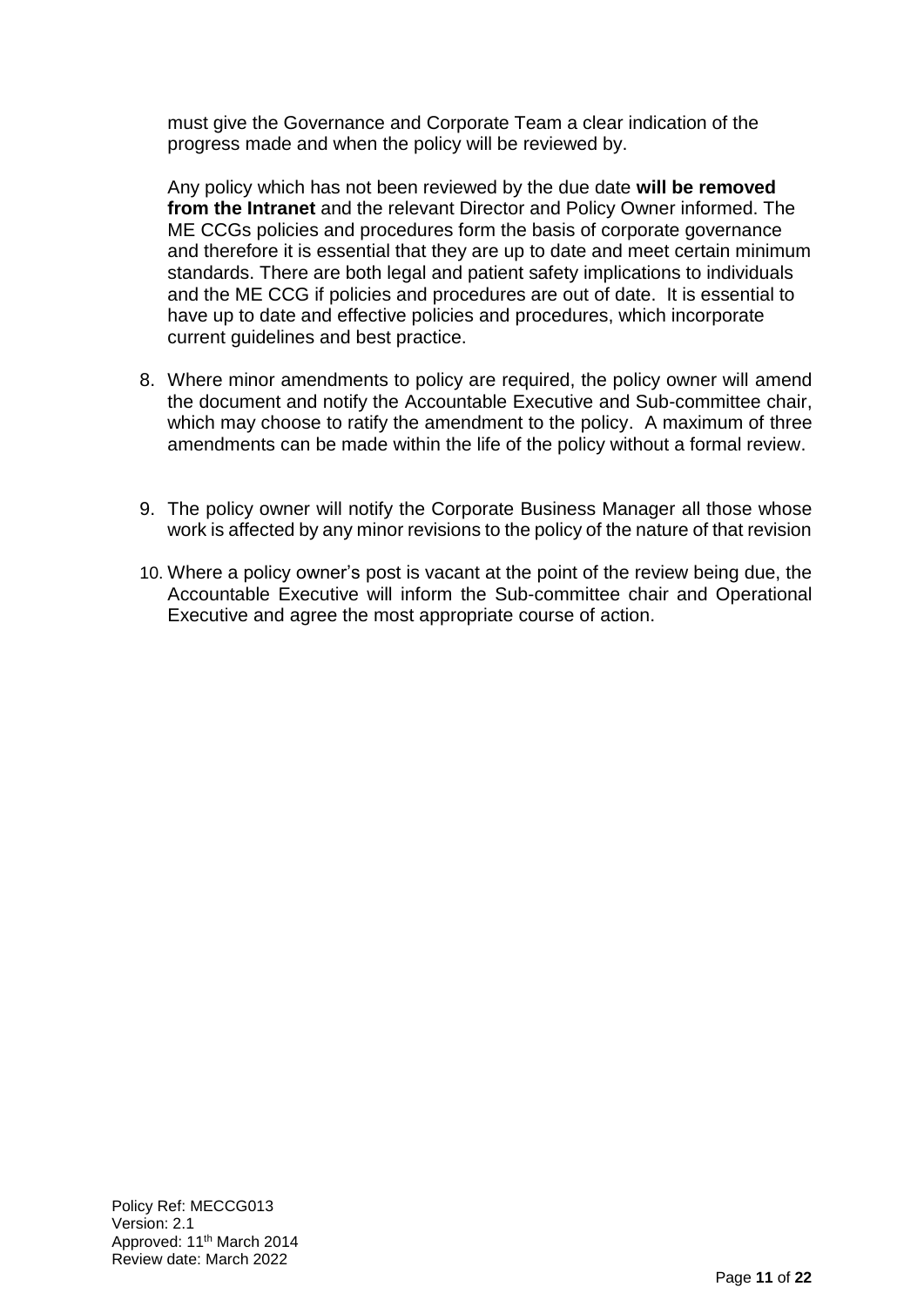## **POLICY STATEMENT 5:**

#### **POLICIES WILL HAVE A CLEAR TARGET AUDIENCE AND WILL BE DEVELOPED IN CONJUNCTION WITH THE RELEVANT STAKEHOLDERS, INCLUDING PATIENT GROUPS AND THIRD PARTY ORGANISATIONS IF APPROPRIATE**

- 1. The Accountable Executive and policy owner will identify the requirement for the policy to be maintained, developed or revised by linking it to the relevant primary and secondary legislation and guidance.
- 2. As a minimum, each policy must be reviewed at least once every three years. New policies will be reviewed after one year.
- 3. The policy owner will define the stakeholder map for each policy, and consider the implications of the proposed policy under the Equality Act to ensure that those people or organisations which need to take account of the policy are included in the development or review process. This may include representatives from
	- a. Patients and service users, including carers and those defined as having protected characteristics
	- b. Member practices
	- c. Commissioning Support Unit staff
	- d. Any Providers where applicable.
- 4. The policy owner and will ensure that each individual participant within the review has fully considered whether they have a conflict of interest that must be declared, in accordance with the ME CCG Standards of Business Conduct policy. In the event of any doubt or concern, the policy owner will inform the Accountable Executive of the facts of the matter. Substantive or potential matters of concern will be reported to the Sub-committee when it considers the policy.
- 5. The role of patient and/or carer representatives in the review of policy will be clearly defined, and support given to ensure the views of vulnerable groups are adequately represented.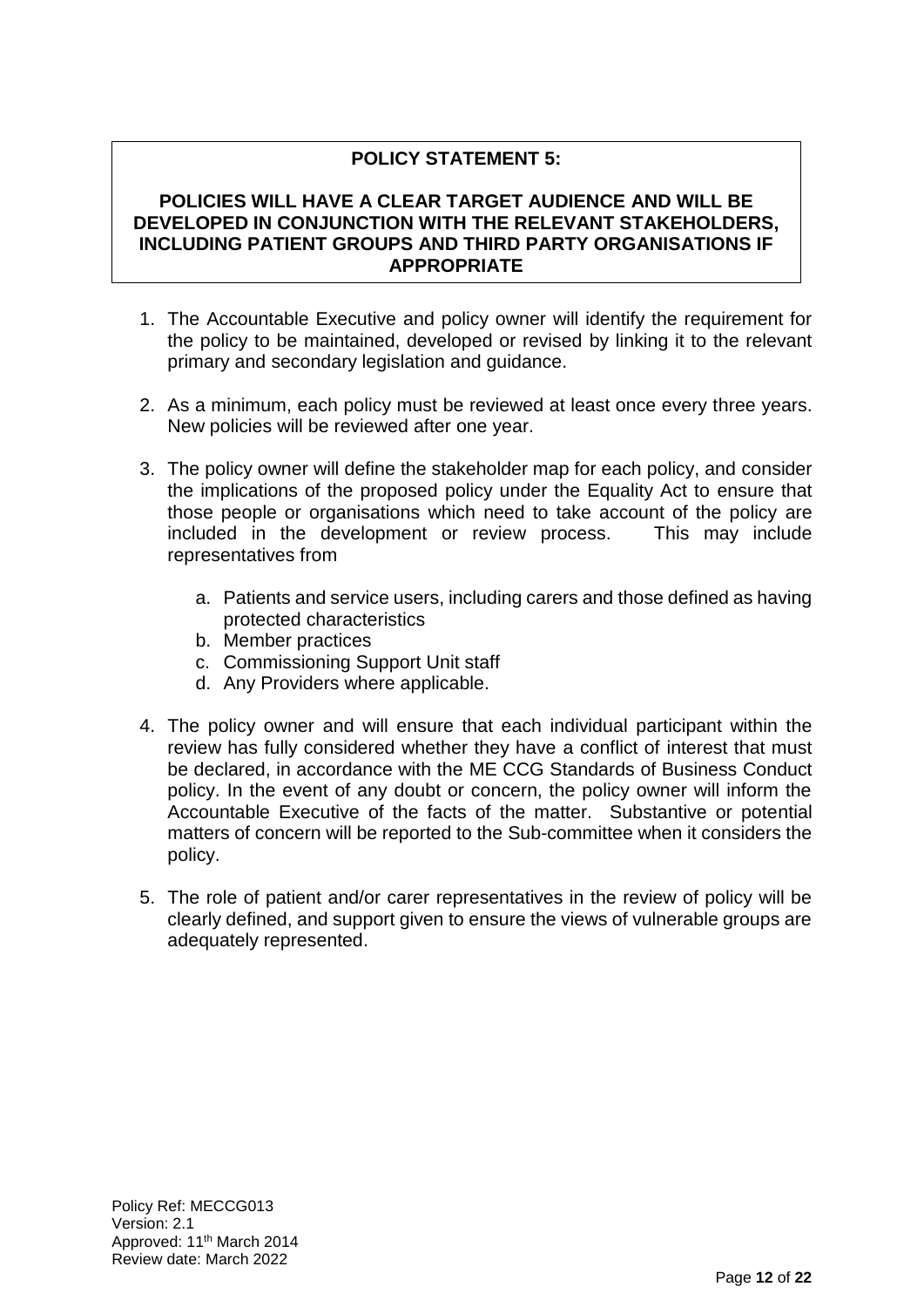# **POLICY STATEMENT 6:**

### **POLICIES WILL BE INCORPORATED INTO THE CORE BUSINESS OF THE CCG**

- 1. The policy owner will liaise with the relevant ME CCG members and staff, the Commissioning Support Unit or other relevant organisations to incorporate the policy into contracts where applicable and agree the relevant monitoring or audit plan
- 2. The ME CCG Board will agree a core suite of policies that must be incorporated into the specification for any clinical procurement, and the Operational Executive Committee will agree a standardised means of evaluating the tender responses against those requirements
- 3. The Commissioner lead on any procurement project will identify any additional policy or legislation that affects a specific planned procurement, and the evaluation of that requirement.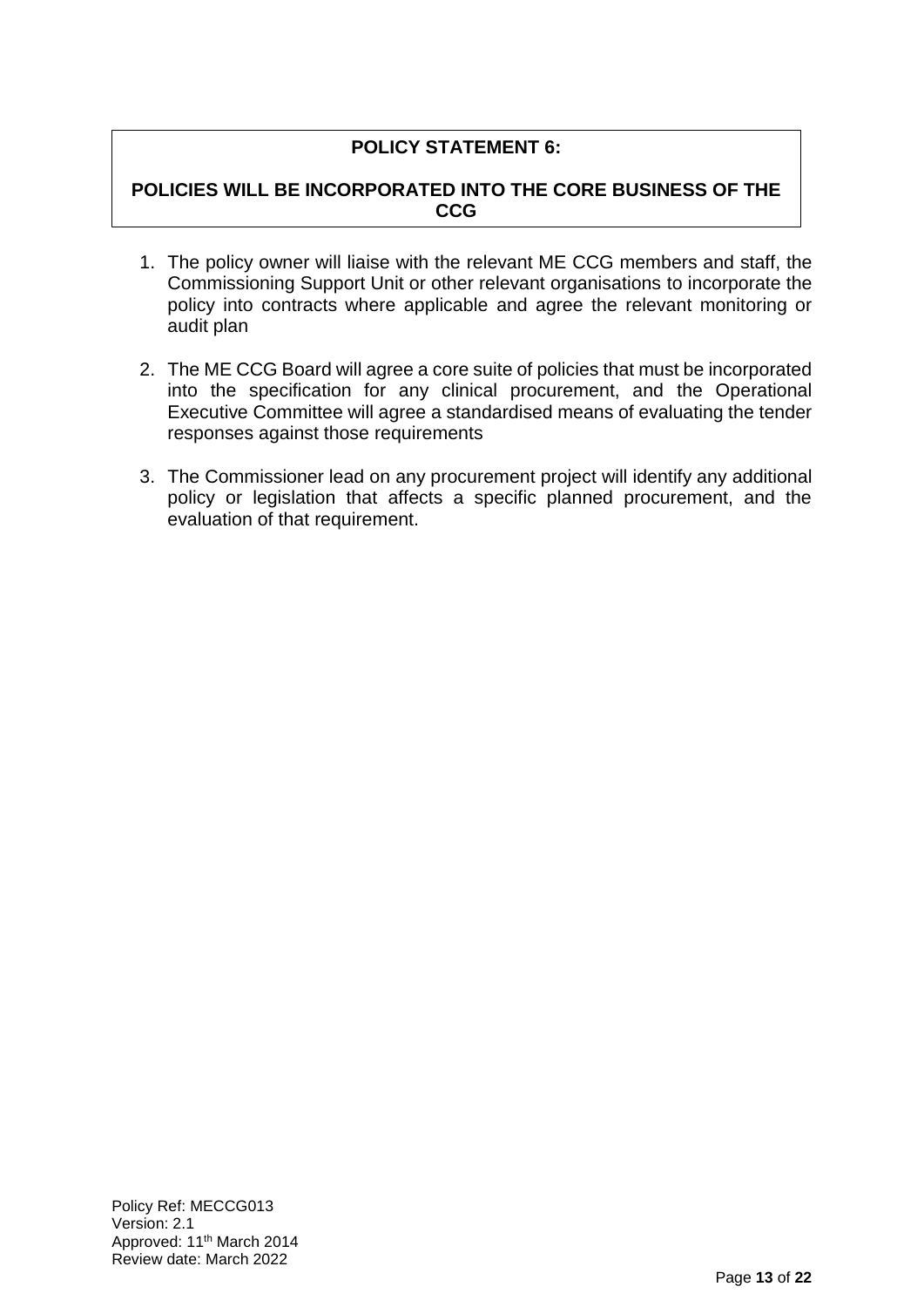# **POLICY STATEMENT 7:**

### **MECCG POLICIES WILL BE ACCESSIBLE TO ALL INTERESTED PARTIES AND ONLY HELD IN ONE PLACE**

- 1. All relevant policies lodged in the central register will be published on the ME CCG website and be available to the public.
- 2. The Corporate Business Manager, in conjunction with the policy owner, will contact all staff and Board Members to advise of the publication of a new or revised policy, and to remind each individual of their responsibility to familiarise themselves with the policy.
- 3. If a policy has passed its review date, and the Operational Executive has not agreed an extension date, will be removed from public display on the website.
- 4. The CE CSU Governance and Corporate Team (or nominated deputy in their absence) can publish or remove policies on the website in accordance with the content of this policy
- 5. Once a policy has been replaced or been made redundant, it will be placed in an electronic archive maintained in accordance with DH Retention of Records standards by the CE CSU Governance and Corporate Team or nominated deputy.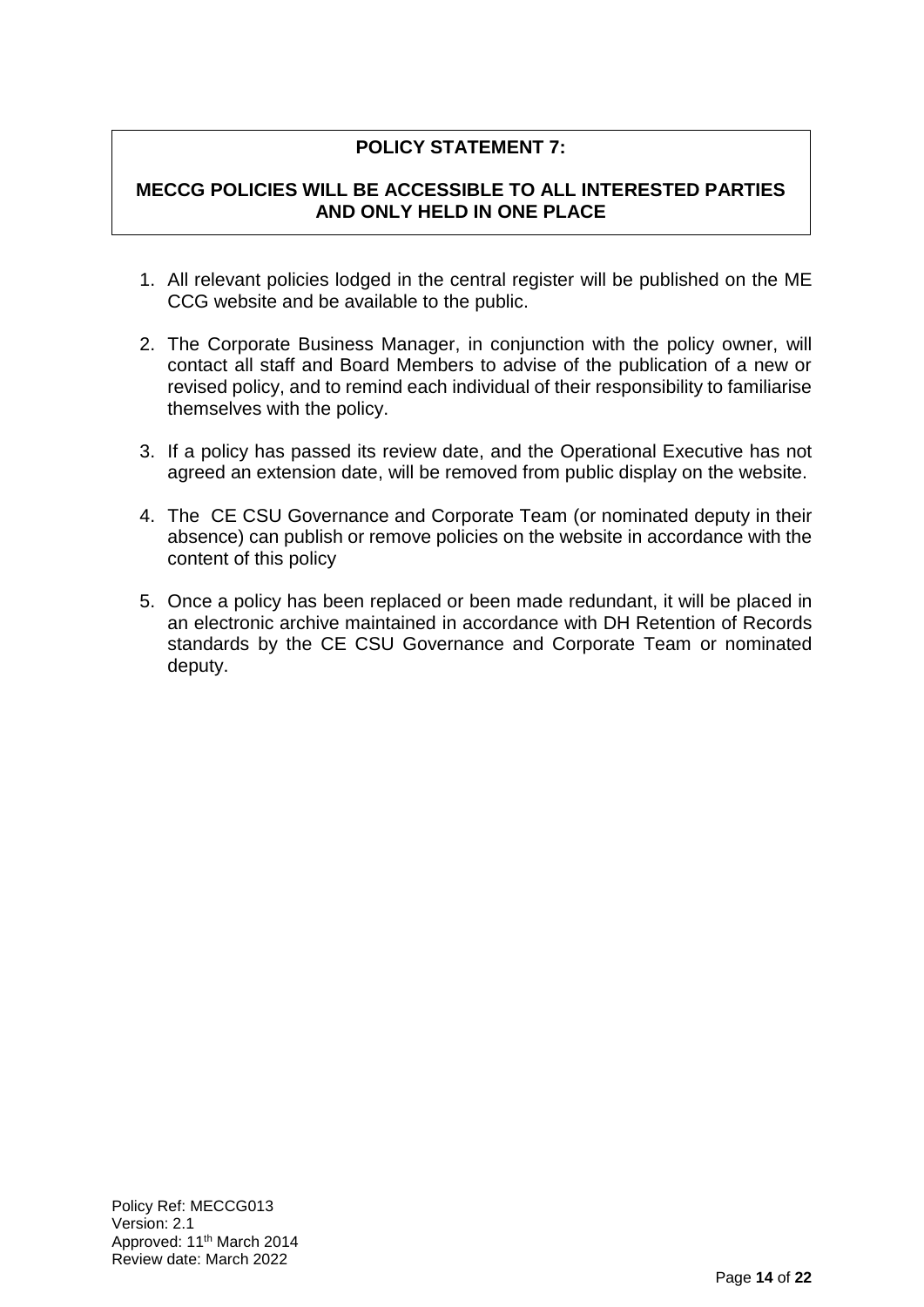# **POLICY STATEMENT 8:**

#### **PROCEDURES FOR THE DELIVERY OF THE POLICY WILL BE CLEARLY IDENTIFIED AS SUCH AND EITHER SIGNPOSTED WITHIN THE BODY OF THE POLICY OR ATTACHED AS AN APPENDIX**

- 1. In general, detailed procedures that are subsidiary to ME CCG policies should **not** be incorporated within the policy documents, nor created as separate policy documents.
- 2. Where the policy owner and approving Sub-committee believe it is in the public interest to publish a procedure that is in place to enable the policy to be delivered, this should not be included in the main body of the document, except in summary form, but included either as
	- − an appendix to the policy
	- − a hyperlink to another website (eg Essex Safeguarding procedures)
- 3. Where the procedure is for a specific departmental task, then it should be referred to within the policy as a Standard Operating Procedure (SOP) and the SOP maintained and updated within the department concerned. (eg a financial accounting procedure)
- 4. Where the procedure for applying the policy is expected to be applied across multiple organisations, then those organisations will be required to include both the policy and procedure in the appropriate section or schedule of any contract, multi-agency agreement or "transfer of funding" document.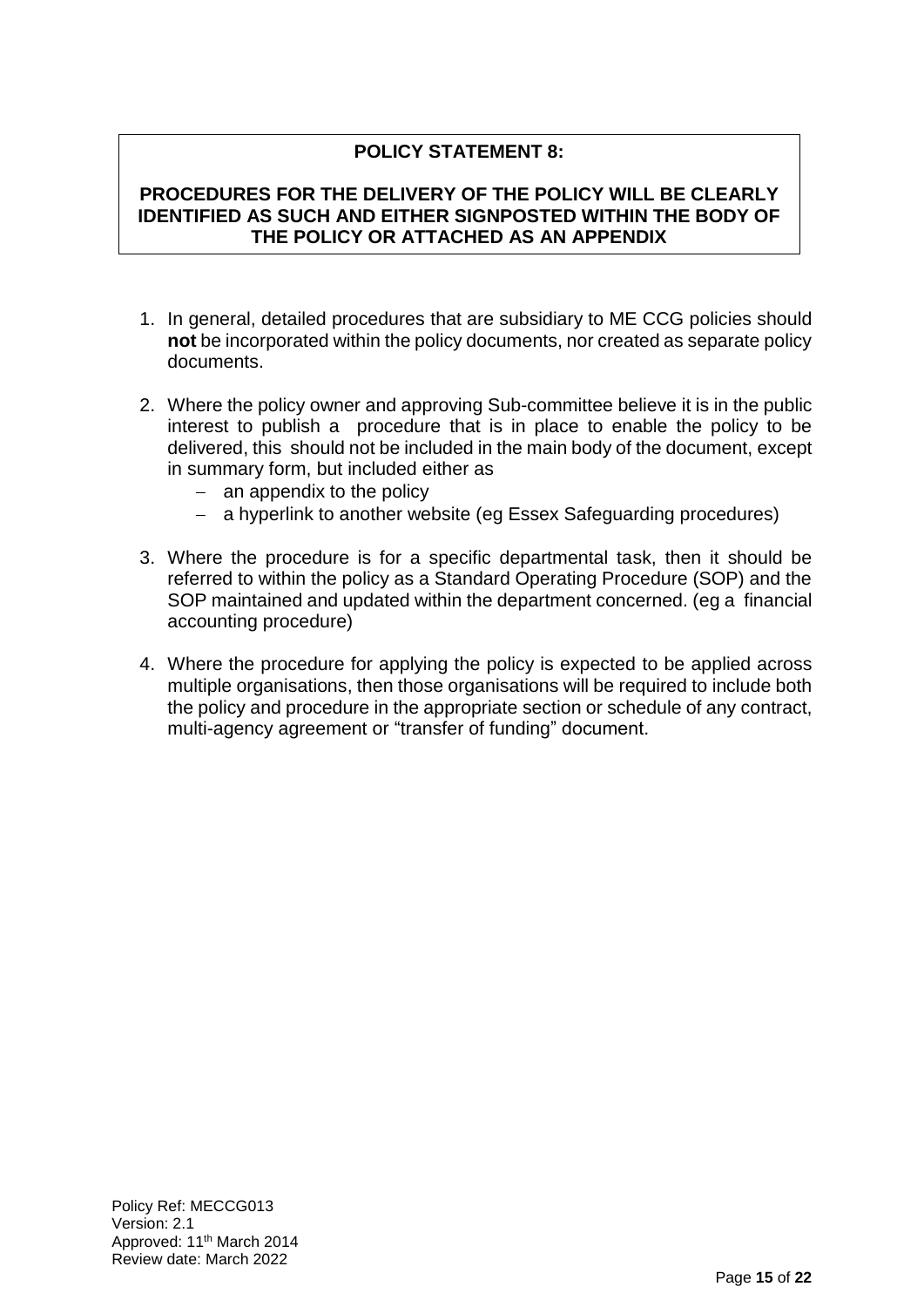### **POLICY STATEMENT 9:**

### **POLICIES WILL HAVE A CLEAR AND COSTED IMPLEMENTATION PLAN ATTACHED AS AN APPENDIX, TOGETHER WITH AN APPENDIX DETAILING THE PROPOSED AUDIT ARRANGEMENTS**

- 1. The policy owner will consider with stakeholders the most appropriate implementation plan for any new or substantially revised policy. In doing this they will identify who will be responsible for any action within or across organisations, and agree with them a reasonable timescale.
- 2. The policy owner will identify the associated resources necessary to achieve effective implementation – whether that be time or money or specialist resource (such as facilitators for workshops or legal advice) – and validate these with the Finance Department
- 3. The policy owner will agree with the relevant approving committee a dissemination and training plan where there has been substantial change to the policy, or where the application of the policy is seen through audit or observation to be deficient.
- 4. The Accountable Executive will identify with the Operational Executive any resources required to implement a policy.
- 5. The policy owner will be required to monitor or audit the implementation plan at an agreed date and provide feedback to the Accountable Executive.
- 6. The Accountable Executive and policy owner will be required to attend and report to the relevant Sub-committee the outcome of any audit of the policy.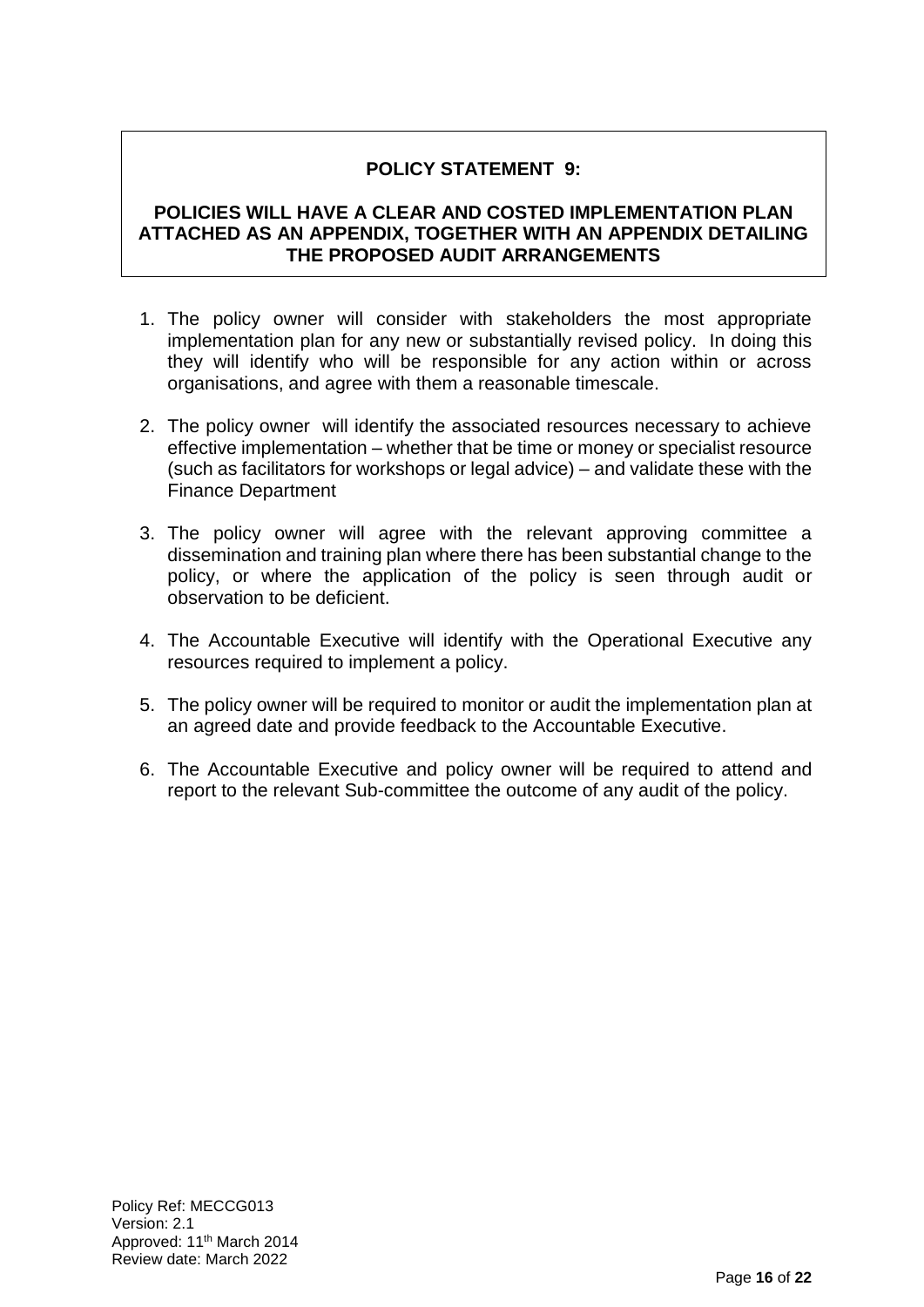# **POLICY STATEMENT 10:**

### **POLICIES WILL BE DRAFTED IN A STANDARDISED FORMAT**

1. Each ME CCG Policy will be allocated a unique identifier, using the conventions set out below:

MECCG /unique policy number

- 2. Policy documents will be produced in Arial font size 12 and have a paginated index
- 3. All pages will be numbered, and contain a footer in font size 10 showing the Policy reference/ version number and date approved/date for review
- 4. Abbreviations may be used, but full details must be given in the first instance followed by the abbreviation in brackets. The abbreviation and full detail should be included in the glossary.
- 5. The glossary will be included at the front of the policy as part of the Document Information Summary
- 6. The front sheet for all policies will be as set out in Appendix A to this policy *(see this front sheet for example)*
- 7. The format for the Policy Approval Checklist for policies is included as Appendix B to this policy
- 8. The format for the Implementation and Training plan is set out as Appendix C to this policy
- 9. All policies will be informed by an Equality Impact Analysis which will consider the effect of the policy on the organisation and population that it serves.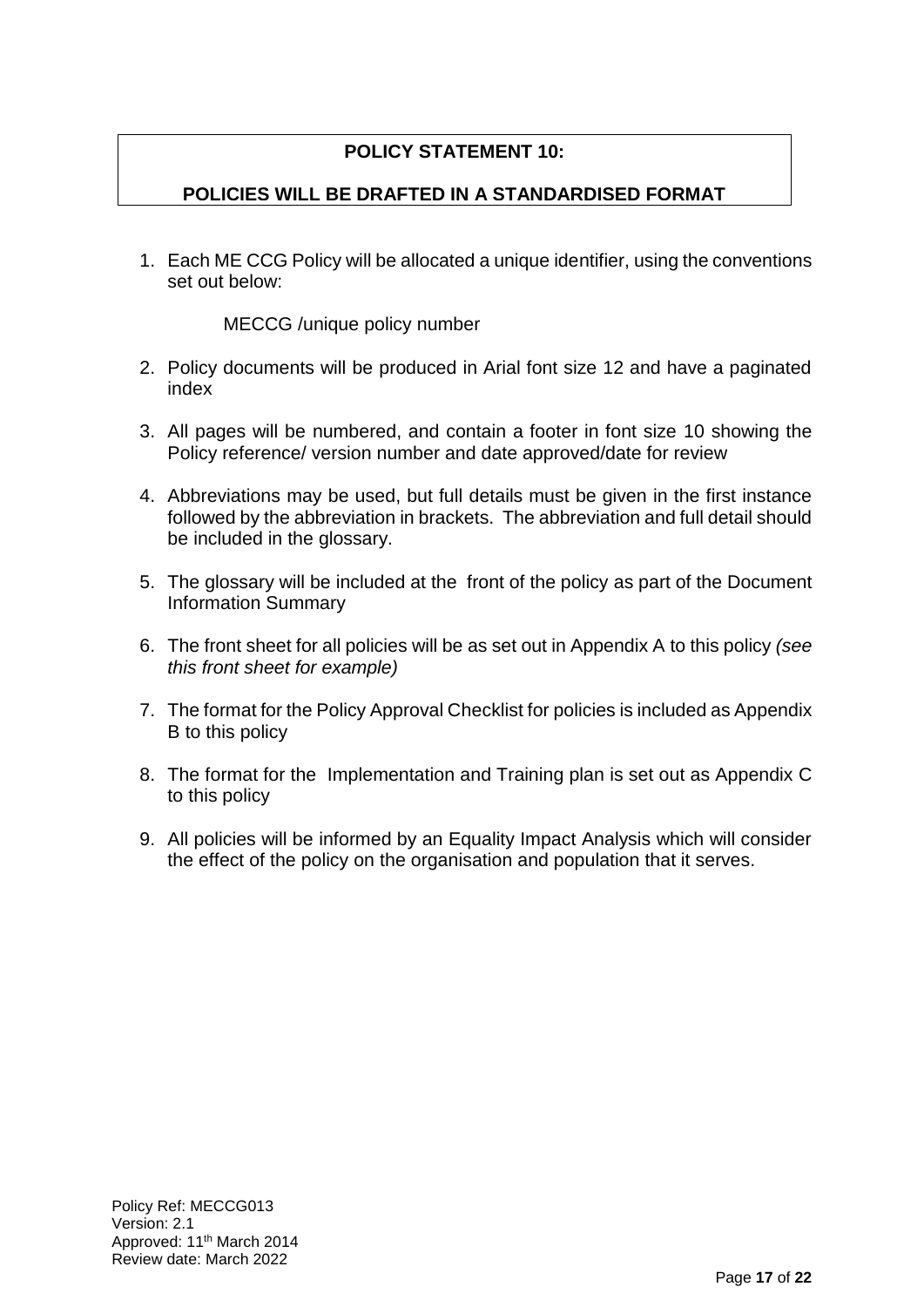



**APPENDIX A – POLICY FRONT SHEET**

### **Title of Policy** MECCG Policy Reference: **MECCG (Reference number allocated)**

| <b>Brief Description (max 50</b><br>words) |  |
|--------------------------------------------|--|
| <b>Target Audience</b>                     |  |
| <b>Action Required</b>                     |  |

#### **Document Information**

| <b>Version Number</b>                       |                                                                                                                                                                                                                                                                                                                                                                                                                                                                                                                                          |
|---------------------------------------------|------------------------------------------------------------------------------------------------------------------------------------------------------------------------------------------------------------------------------------------------------------------------------------------------------------------------------------------------------------------------------------------------------------------------------------------------------------------------------------------------------------------------------------------|
| <b>Accountable Officer</b>                  |                                                                                                                                                                                                                                                                                                                                                                                                                                                                                                                                          |
| <b>Responsible Officer/</b>                 |                                                                                                                                                                                                                                                                                                                                                                                                                                                                                                                                          |
| <b>Policy Owner</b>                         |                                                                                                                                                                                                                                                                                                                                                                                                                                                                                                                                          |
| <b>Date Approved</b>                        |                                                                                                                                                                                                                                                                                                                                                                                                                                                                                                                                          |
| <b>Approved By</b>                          |                                                                                                                                                                                                                                                                                                                                                                                                                                                                                                                                          |
| <b>Review Date</b>                          |                                                                                                                                                                                                                                                                                                                                                                                                                                                                                                                                          |
| <b>Stakeholders engaged</b>                 |                                                                                                                                                                                                                                                                                                                                                                                                                                                                                                                                          |
| in development or                           |                                                                                                                                                                                                                                                                                                                                                                                                                                                                                                                                          |
| review                                      |                                                                                                                                                                                                                                                                                                                                                                                                                                                                                                                                          |
| <b>Equality Impact</b><br><b>Assessment</b> | <b>EQUALITY IMPACT ASSESSMENT</b><br>This document has been assessed for equality impact on the<br>protected groups, as set out in the Equality Act 2010. This Policy<br>is applicable to the Board, every member of staff within the CCG<br>irrespective of their age, disability, sex, gender reassignment,<br>pregnancy, maternity, race (which includes colour, nationality and<br>ethnic or national origins), sexual orientation, religion or belief,<br>marriage or civil partnership, and those who work on behalf of the<br>CCG |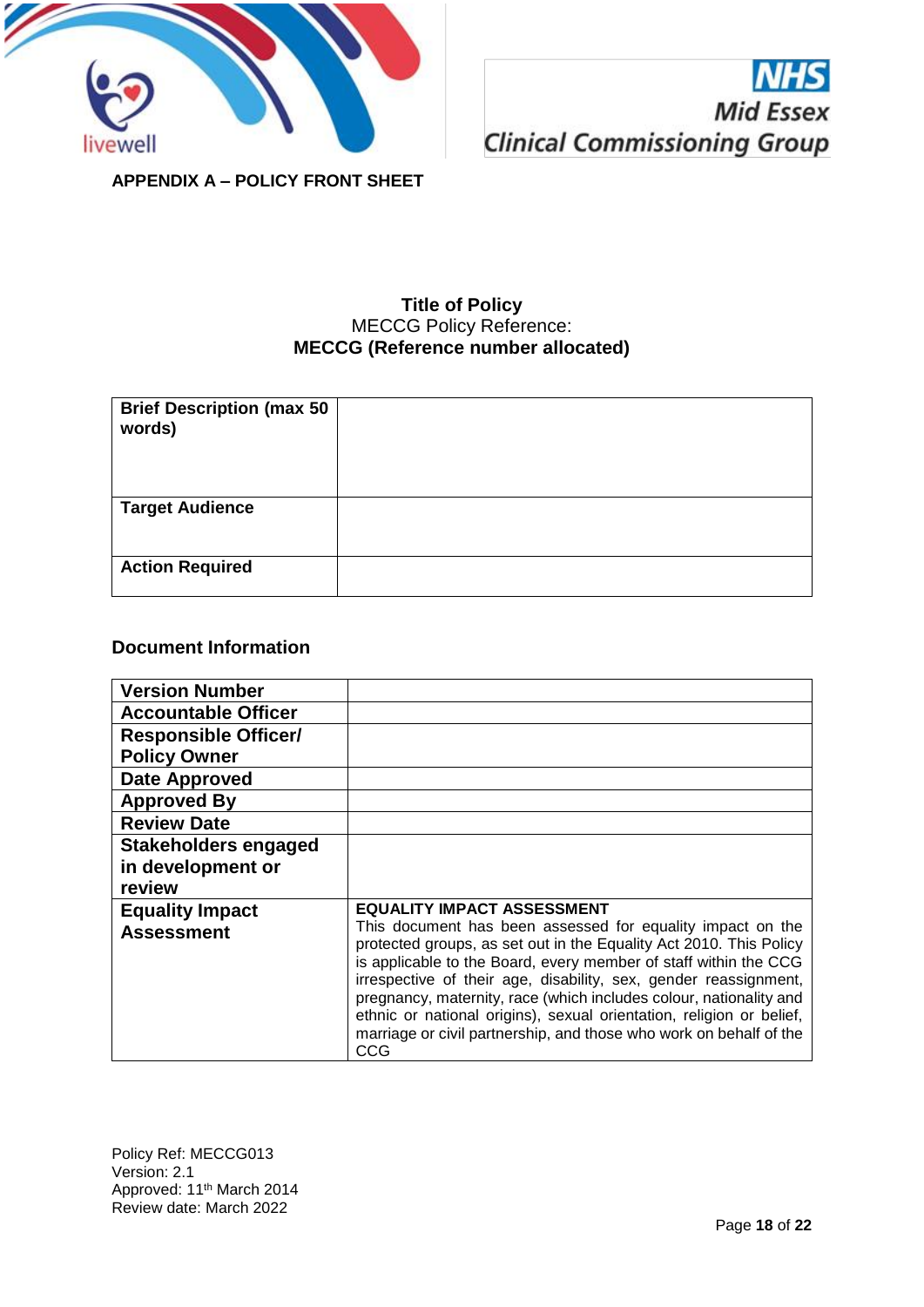## **Amendment History**

| <b>Version</b> | Date | <b>Reviewer Name(s)</b> | <b>Comments</b> |
|----------------|------|-------------------------|-----------------|
|                |      |                         |                 |

#### **This policy progresses the following Authorisation Domains and Equality Delivery System (tick all relevant boxes).**

| Clear and Credible Plan               | <b>Collaborative Arrangements</b>          |  |
|---------------------------------------|--------------------------------------------|--|
| <b>Clinical Focus and Added Value</b> | with<br>Engagement<br>Patients/Communities |  |
| Commissioning processes               | Leadership Capacity and Capability         |  |
| <b>Equality Delivery System</b>       | <b>NHS Constitution ref</b>                |  |

## **Associated Policy Documents**

| <b>Reference</b> | пе |
|------------------|----|
|                  |    |

## **Glossary**

| <b>Term</b> | $D - C$<br>.<br>м<br>υıι |
|-------------|--------------------------|
|             |                          |

Policy Ref: MECCG013 Version: 2.1 Approved: 11th March 2014 Review date: March 2022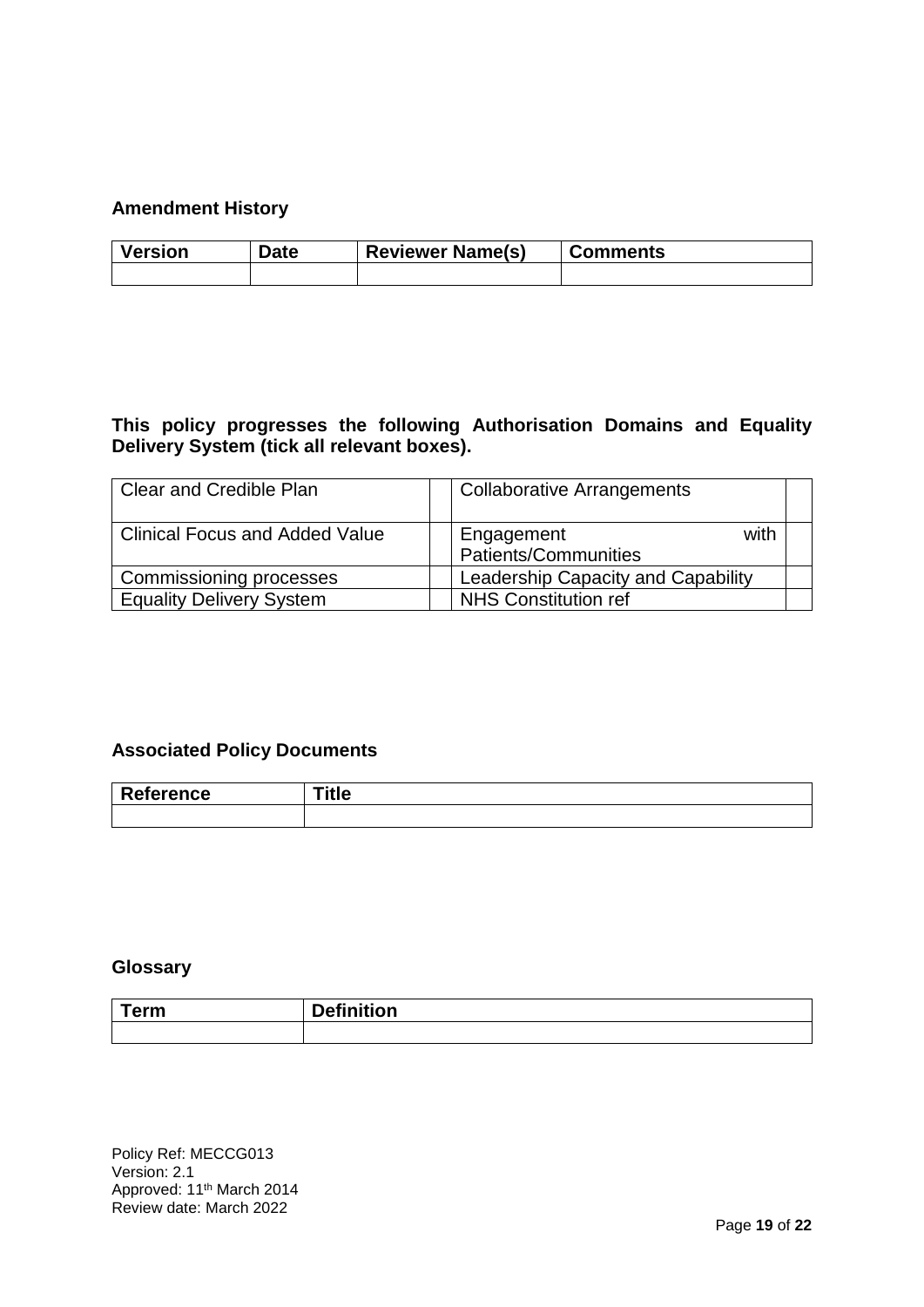# **Appendix B**

# **Checklist for Approval of Policy – (To be removed in Finalised Version)**

To be completed by Policy Owner and attached to any document which guides practice or organisational approach when submitted to the appropriate committee for consideration and approval.

|    | Title of document being reviewed:                                                                                                              | Yes/No/<br><b>Unsure</b> | <b>Comments</b> |  |
|----|------------------------------------------------------------------------------------------------------------------------------------------------|--------------------------|-----------------|--|
| 1. | <b>Title</b>                                                                                                                                   |                          |                 |  |
|    | Is the title clear and unambiguous?                                                                                                            | Y                        |                 |  |
|    | Is it clear whether the document is a guideline, policy, protocol or<br>standard?                                                              | Y                        |                 |  |
| 2. | <b>Rationale</b>                                                                                                                               |                          |                 |  |
|    | Are reasons for development of the document stated?                                                                                            | Y                        |                 |  |
| 3. | <b>Development Process</b>                                                                                                                     |                          |                 |  |
|    | Are people involved in the development identified?                                                                                             | Y                        |                 |  |
|    | Do you feel a reasonable attempt has been made to ensure<br>relevant expertise has been used?                                                  | Y                        |                 |  |
|    | Is there evidence of consultation with stakeholders and users?                                                                                 | Y                        |                 |  |
| 4. | <b>Content</b>                                                                                                                                 |                          |                 |  |
|    | Is the objective of the document clear?                                                                                                        | Y                        |                 |  |
|    | Is the target population clear and unambiguous?                                                                                                | Y                        |                 |  |
|    | Are the intended outcomes described?                                                                                                           | Y                        |                 |  |
|    | Are the statements clear and unambiguous?                                                                                                      |                          |                 |  |
| 5. | <b>Evidence Base</b>                                                                                                                           |                          |                 |  |
|    | Is the type of evidence to support the document identified explicitly?                                                                         | Y                        |                 |  |
|    | Are key references cited?                                                                                                                      | Y                        |                 |  |
|    | Are the references cited in full?                                                                                                              | Y                        |                 |  |
|    | Are supporting documents referenced?                                                                                                           | Y                        |                 |  |
| 6. | Approval                                                                                                                                       |                          |                 |  |
|    | Does the document identify which CCG committee/group will<br>approve it?                                                                       |                          |                 |  |
|    | If appropriate have third party organisations approved the<br>document? (ie Staff Side bodies for HR matters/ partners for joint<br>documents) | N/A                      |                 |  |
| 7. | <b>Dissemination and Implementation</b>                                                                                                        |                          |                 |  |
|    | Is there an outline/plan to identify how this will be done?                                                                                    | Y                        |                 |  |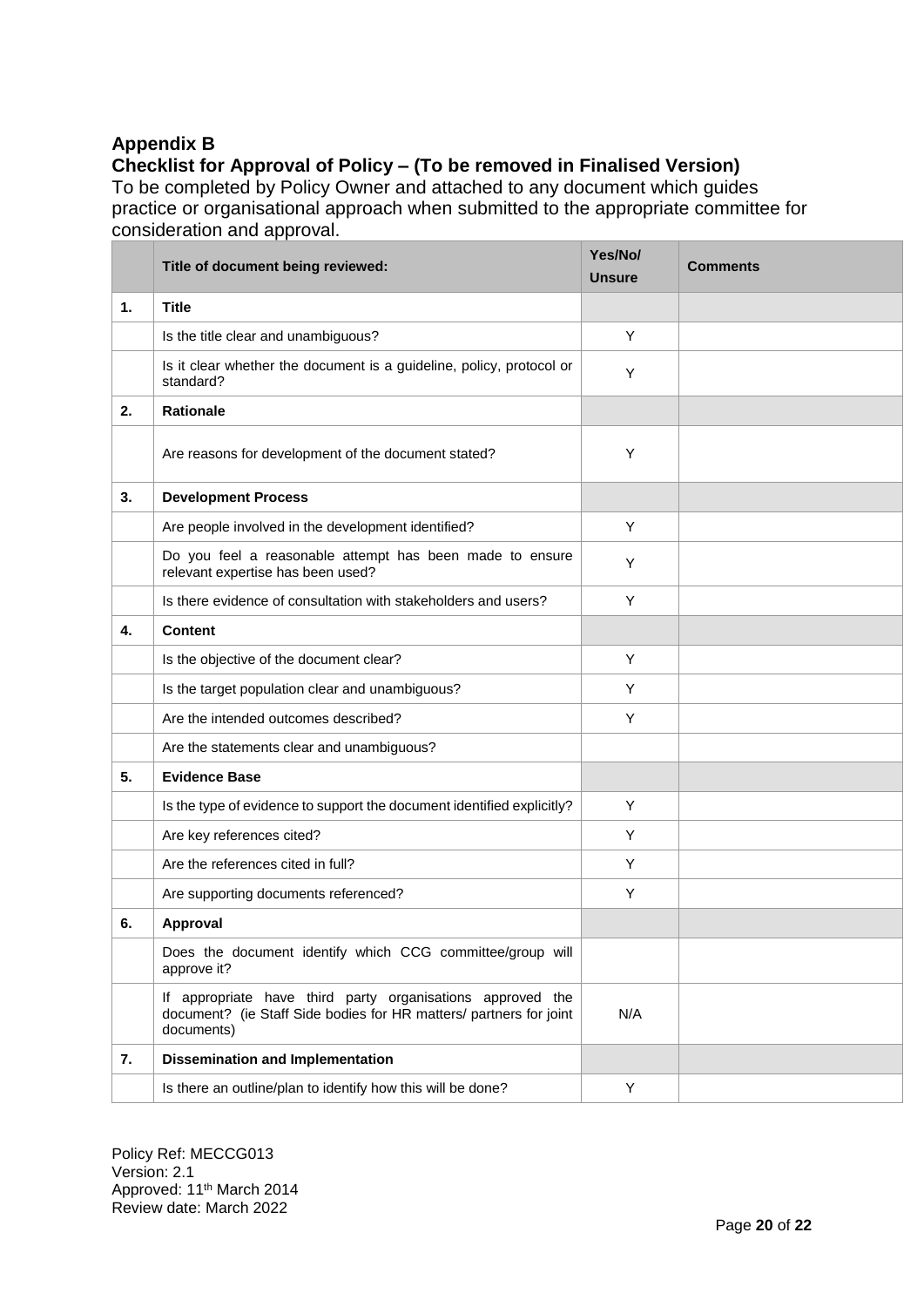|      |                                                                                                                                                                                                                                                                                             | Title of document being reviewed:                                                                                                                           |      | Yes/No/<br><b>Unsure</b> |  | <b>Comments</b> |  |
|------|---------------------------------------------------------------------------------------------------------------------------------------------------------------------------------------------------------------------------------------------------------------------------------------------|-------------------------------------------------------------------------------------------------------------------------------------------------------------|------|--------------------------|--|-----------------|--|
|      | compliance?                                                                                                                                                                                                                                                                                 | Does the plan include the necessary training/support to ensure                                                                                              |      | N/A                      |  |                 |  |
| 8.   |                                                                                                                                                                                                                                                                                             | <b>Document Control</b>                                                                                                                                     |      |                          |  |                 |  |
|      |                                                                                                                                                                                                                                                                                             | Does the document identify where it will be held?                                                                                                           |      | Y                        |  |                 |  |
|      | addressed?                                                                                                                                                                                                                                                                                  | Have archiving arrangements for superseded documents been                                                                                                   |      | Y                        |  |                 |  |
| 9.   |                                                                                                                                                                                                                                                                                             | <b>Process to Monitor Compliance and Effectiveness</b>                                                                                                      |      |                          |  |                 |  |
|      |                                                                                                                                                                                                                                                                                             | Are there measurable standards or KPIs to support the monitoring<br>of compliance with and effectiveness of the document?                                   |      | N/A                      |  |                 |  |
|      |                                                                                                                                                                                                                                                                                             | Is there a plan to review or audit compliance with the document?                                                                                            |      | Y                        |  |                 |  |
| 10.  | <b>Review Date</b>                                                                                                                                                                                                                                                                          |                                                                                                                                                             |      |                          |  |                 |  |
|      |                                                                                                                                                                                                                                                                                             | Is the review date identified?                                                                                                                              |      | Y                        |  |                 |  |
|      |                                                                                                                                                                                                                                                                                             | Is the frequency of review identified? If so is it acceptable?                                                                                              |      | Y                        |  |                 |  |
| 11.  |                                                                                                                                                                                                                                                                                             | <b>Overall Responsibility for the Document</b>                                                                                                              |      |                          |  |                 |  |
|      |                                                                                                                                                                                                                                                                                             | Is it clear who will be responsible for co-ordinating the<br>dissemination, implementation and review of the documentation?                                 |      |                          |  |                 |  |
| 12   |                                                                                                                                                                                                                                                                                             | <b>Equality Impact Assessment (EIA)</b>                                                                                                                     |      |                          |  |                 |  |
|      | policy?                                                                                                                                                                                                                                                                                     | Has an equality analysis been undertaken in preparation for this                                                                                            |      | Υ                        |  |                 |  |
|      | Has the Accountable Executive undertaken a review, and signed<br>off any mitigating actions to reduce any impact on protected<br>groups?                                                                                                                                                    |                                                                                                                                                             |      | N/A                      |  |                 |  |
|      |                                                                                                                                                                                                                                                                                             | <b>Accountable Executive Approval</b>                                                                                                                       |      |                          |  |                 |  |
|      |                                                                                                                                                                                                                                                                                             | If you are happy to approve this document, please sign and date it and forward to the chair of the committee/group<br>where it will receive final approval. |      |                          |  |                 |  |
|      | Date<br>Name                                                                                                                                                                                                                                                                                |                                                                                                                                                             |      |                          |  |                 |  |
|      | Signature                                                                                                                                                                                                                                                                                   |                                                                                                                                                             |      |                          |  |                 |  |
|      |                                                                                                                                                                                                                                                                                             | <b>Sub-Committee /Board Chair Approval</b>                                                                                                                  |      |                          |  |                 |  |
|      | If the committee is happy to approve this document, please sign and date it and forward copies to the person with<br>responsibility for disseminating and implementing the document and the person who is responsible for maintaining<br>the organisation's database of approved documents. |                                                                                                                                                             |      |                          |  |                 |  |
| Name |                                                                                                                                                                                                                                                                                             |                                                                                                                                                             | Date |                          |  |                 |  |
|      | Signature                                                                                                                                                                                                                                                                                   |                                                                                                                                                             |      |                          |  |                 |  |

Policy Ref: MECCG013 Version: 2.1 Approved: 11<sup>th</sup> March 2014 Review date: March 2022